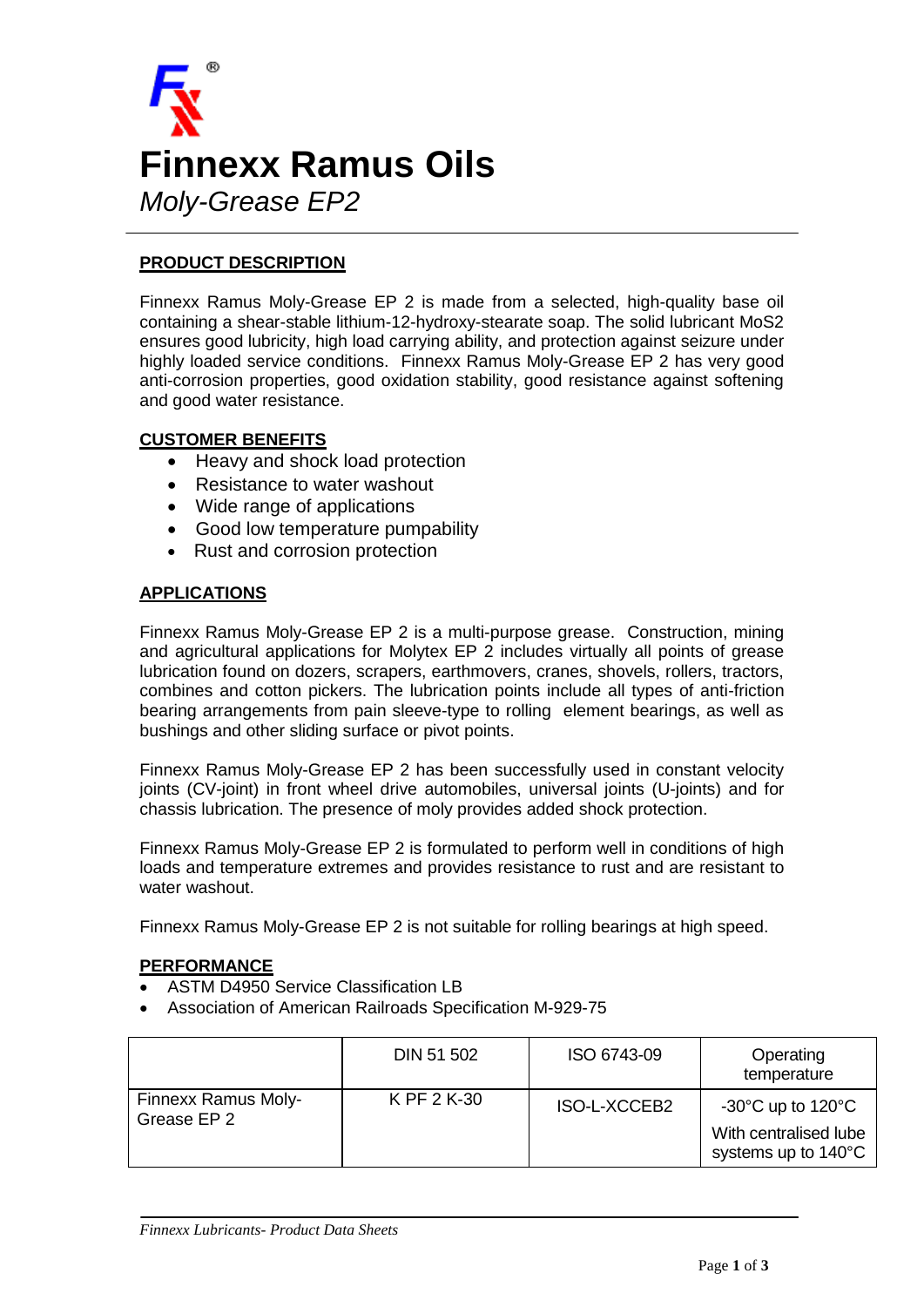

# **TYPICAL TEST DATA**

| Characteristic                                  | <b>Test methods</b> | $\overline{2}$   |
|-------------------------------------------------|---------------------|------------------|
| <b>NLGI-class</b>                               | <b>DIN 51 818</b>   | $\overline{2}$   |
| Type of soap                                    |                     | Lithium          |
| Colour                                          |                     | <b>Dark Grey</b> |
| Concentration MoS <sub>2</sub> , wt%            |                     | 3                |
| Concentration lithium soap, %                   |                     | 9                |
| Penetration worked, 60 strokes, mm/10           | <b>DIN ISO 2137</b> | 280              |
| Penetration worked, 100000 strokes              | <b>DIN ISO 2137</b> | $+30$            |
| Dropping Point, °C                              | <b>DIN ISO 2176</b> | 210              |
| Base Oil Viscosity at 40°C, mm <sup>2</sup> /s  | <b>DIN 51 562</b>   | 200              |
| Base Oil Viscosity at 100°C, mm <sup>2</sup> /s | <b>DIN 51 562</b>   | 15               |
| Emcor corrosion test, destilled, stage          | <b>DIN 51 802</b>   | $0-0$            |
| Emcor corrosion test, salt, stage               | DIN 51 802          | $2 - 2$          |
| <b>Timken Scoring Load, Ibs</b>                 | <b>ASTM D 2509</b>  | 40               |
| Timken OK load                                  | <b>ASTM D 2782</b>  | 30               |
| Wheel bearing leakage,%                         | ASTM D1363          | 3.2              |
| Water resistance dynamic, wt% at 78°C           | DIN 51 807/2        | 5.0              |
| Water resistance static                         | DIN 51 807/1        | 0/90             |
| Four Ball Wear, mm                              | <b>ASTM D 2266</b>  | 0.4              |
| 1 hr, 75°C, 1200 rpm, 40 kg                     |                     |                  |
| Four Ball Wear, method E Scar diameter, mm      | DIN 51350/1,5       | 0.4              |
| Four Ball Weld Load, N                          | DIN 51350/1,4       | >3600            |
| Four Ball EP                                    | ASTM D2596          |                  |
| Load wear index, kgf                            |                     | 46               |
| Welding point, kgf                              |                     | 250              |
| Shell Roll Stability test                       | ST 230              |                  |
| 0% water                                        |                     | 269              |
| 13% water                                       |                     | 277              |

Values are typical of production but will be subject to variation.